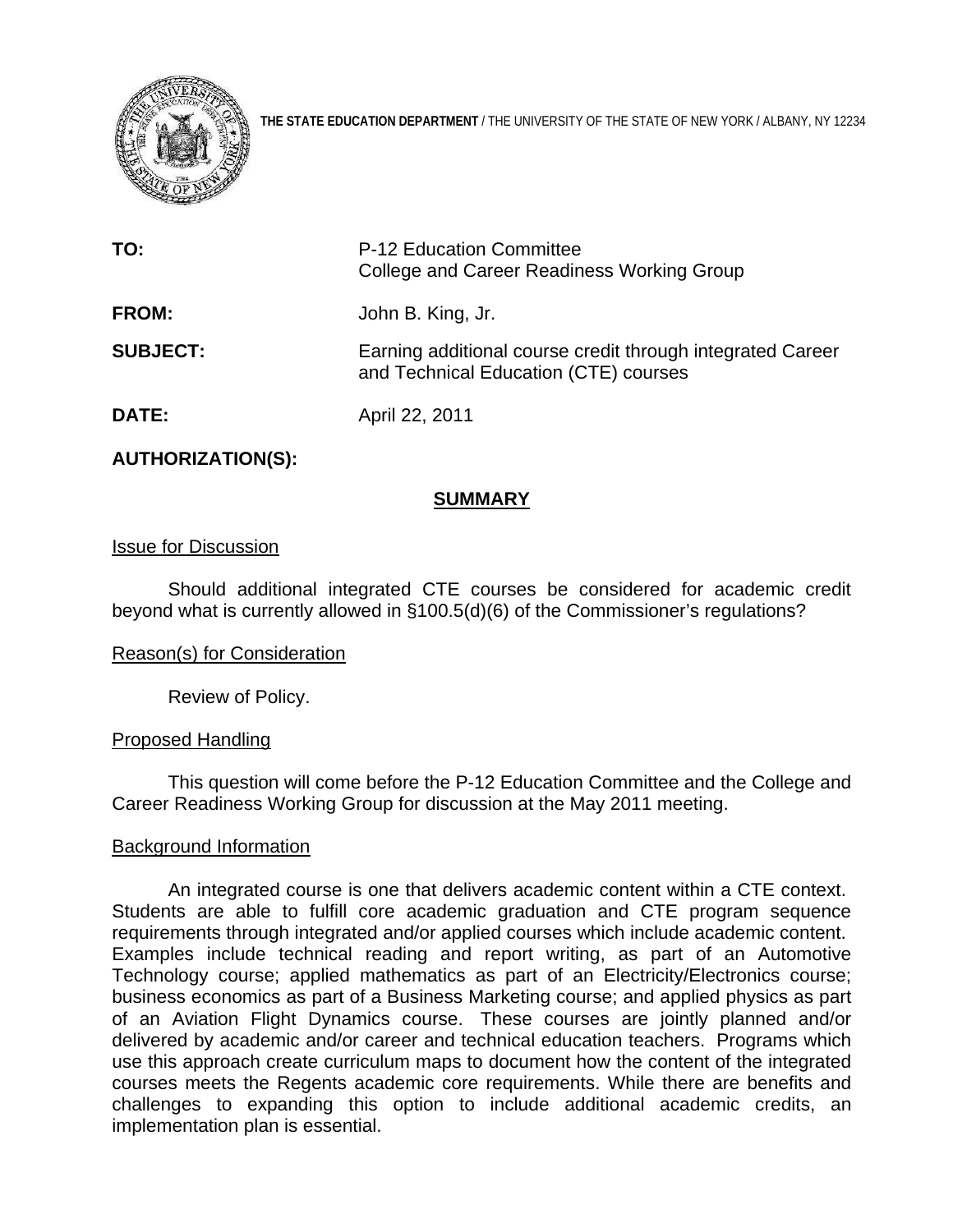In 2001, the Regents approved a CTE policy which promulgated a program approval process that permitted up to four academic credits (English, science, mathematics, and economics/government) to be earned by students through integrated CTE courses in approved CTE programs. This option allowed students to pursue a career and technical education in courses that also offered academic skills and content. In general, this policy increased flexibility in both coursework and overall program for both students and schools.

### Proposal for Consideration

 $\overline{a}$ 

A commonly used CTE program structure in LEAs provides a middle-level experience (Home and Careers Skills and Introduction to Technology) and a high school program in the higher grades (11-12) utilizing high school and/or BOCES CTE programs. By providing integrated options at  $9^{th}$  and  $10^{th}$  grade, students who wish to pursue a CTE pathway may do so and students who may be otherwise at-risk for failure or drop out during these critical years can be reengaged with school in a meaningful way<sup>[1](#page-1-0)</sup>. To accomplish this, specific career pathways currently available at 11-12 grade in approved CTE programs could be expanded downward to reflect specific academic and technical skill sets necessary to provide the foundational content knowledge needed for success in career or college. Specific courses could be developed to reinforce STEM concepts critical for higher level academic achievement. The chart below illustrates current requirements and a proposed integration approach:

| <b>Current Course</b><br><b>Requirements</b>             | <b>Required</b><br>credits | <b>Credits currently available</b><br>through CTE Integration <sup>2</sup> | Credits available under<br>proposed CTE Integration <sup>3</sup>  |
|----------------------------------------------------------|----------------------------|----------------------------------------------------------------------------|-------------------------------------------------------------------|
| English                                                  | 4                          |                                                                            | 4                                                                 |
| <b>Social Studies</b>                                    | 4                          |                                                                            | $\overline{4}$                                                    |
| <b>Mathematics</b>                                       | 3                          |                                                                            | 3                                                                 |
| Science                                                  | 3                          |                                                                            | 3                                                                 |
| <b>Physical Education</b><br>(PE)                        | $\overline{2}$             | N/A                                                                        | N/A                                                               |
| Art / Music $4$                                          | 1                          | N/A (see footnote 3)                                                       | N/A (see footnote 3)                                              |
| Health                                                   | 0.5                        | N/A                                                                        | N/A                                                               |
| <b>LOTE</b>                                              | 1                          | N/A                                                                        | N/A                                                               |
| Units of Credit                                          | 18.5                       |                                                                            |                                                                   |
| Additional Units of<br>Credit: (Sequence /<br>Electives) | 3.5                        | Student may meet elective<br>requirements through CTE<br>courses           | Students may meet elective<br>requirements through CTE<br>courses |
| <b>Total Units of Credit</b>                             | 22                         |                                                                            |                                                                   |

<span id="page-1-0"></span><sup>&</sup>lt;sup>1</sup> New York Times, June 21, 2006 article on "Diplomas Count: An Essential Guide to Graduation Rates and Policies", Education Week Research Center

<sup>&</sup>lt;sup>2</sup> In an approved CTE program pursuant to  $\S 100.5(d)(6)$  of the Commissioner's regulations.

<span id="page-1-2"></span><span id="page-1-1"></span><sup>&</sup>lt;sup>3</sup> Curriculum maps would document how, through a fully integrated program, students will fulfill the core requirements in English, Science, Mathematics and Economics and Government

<span id="page-1-3"></span>This requirement may be met through a CTE Design, Drawing and Production class or through a sequence in Family and Consumer Science (e.g. Clothing and Textile Core)